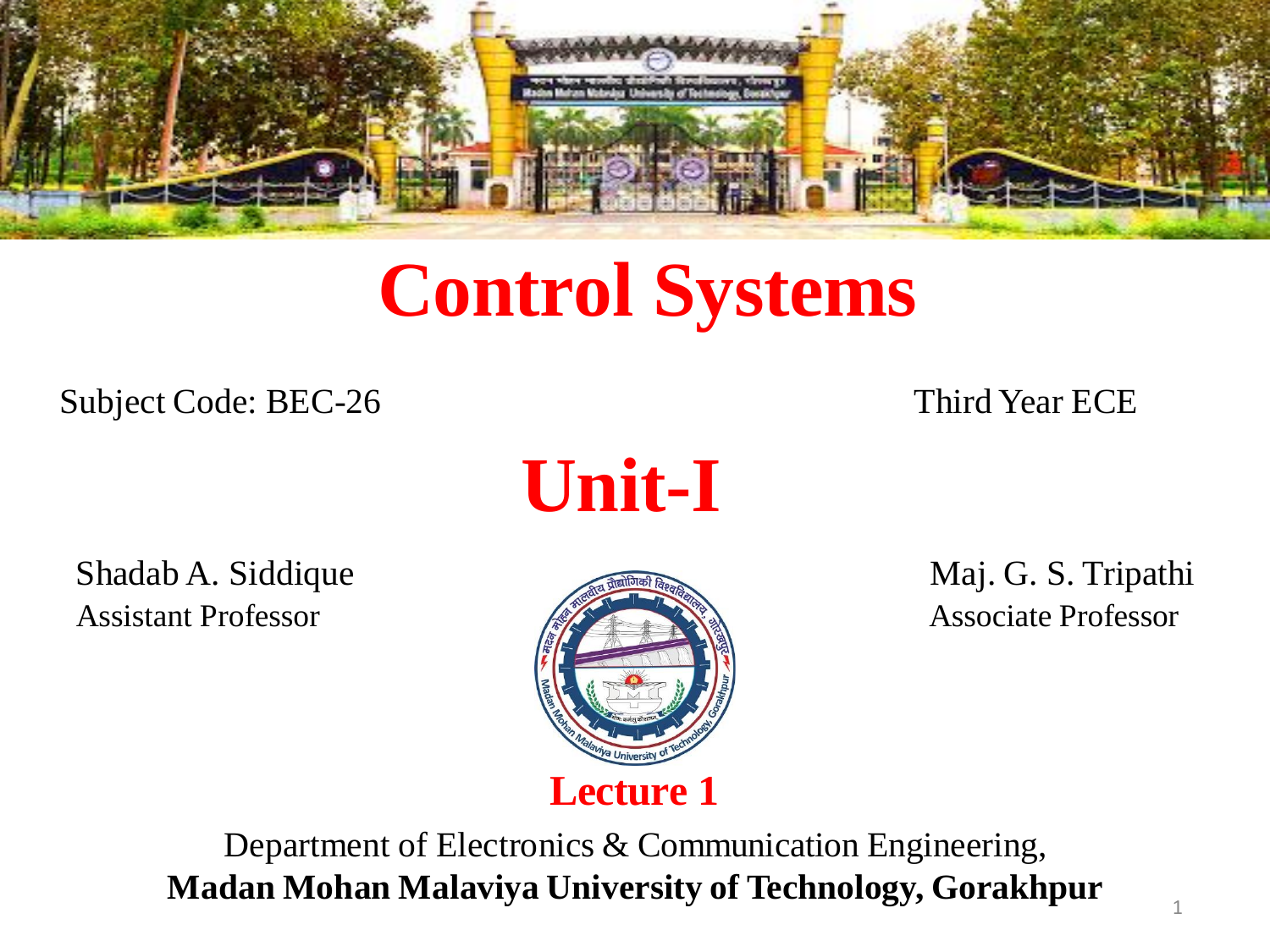## **UNIT- I**



UNIT-I: Basic Components of a control system, Feedback and its effect, Types of feedback control Systems, Block diagrams: representation and reduction, Signal Flow Graphs, Modeling of Physical Systems: Electrical Networks and Mechanical Systems, Force-voltage analogy, Force-current analogy.

- ➢ Introduction to Control Systems
	- $\triangleleft$  Control System Definition and Practical Examples
	- ❖ Basic Components of a Control System
- ➢ Feedback Control Systems:
	- ❖ Feedback and its Effect
	- ❖ Types of Feedback Control Systems
	- ❖ Transfer Function
- ➢ Block Diagrams:
	- ❖ Representation and reduction
	- ❖ Signal Flow Graphs
- ➢ Modeling of Physical Systems:
	- ❖ Electrical Networks and Mechanical Systems
	- ❖ Force-Voltage Analogy
	- ❖ Force-Current Analogy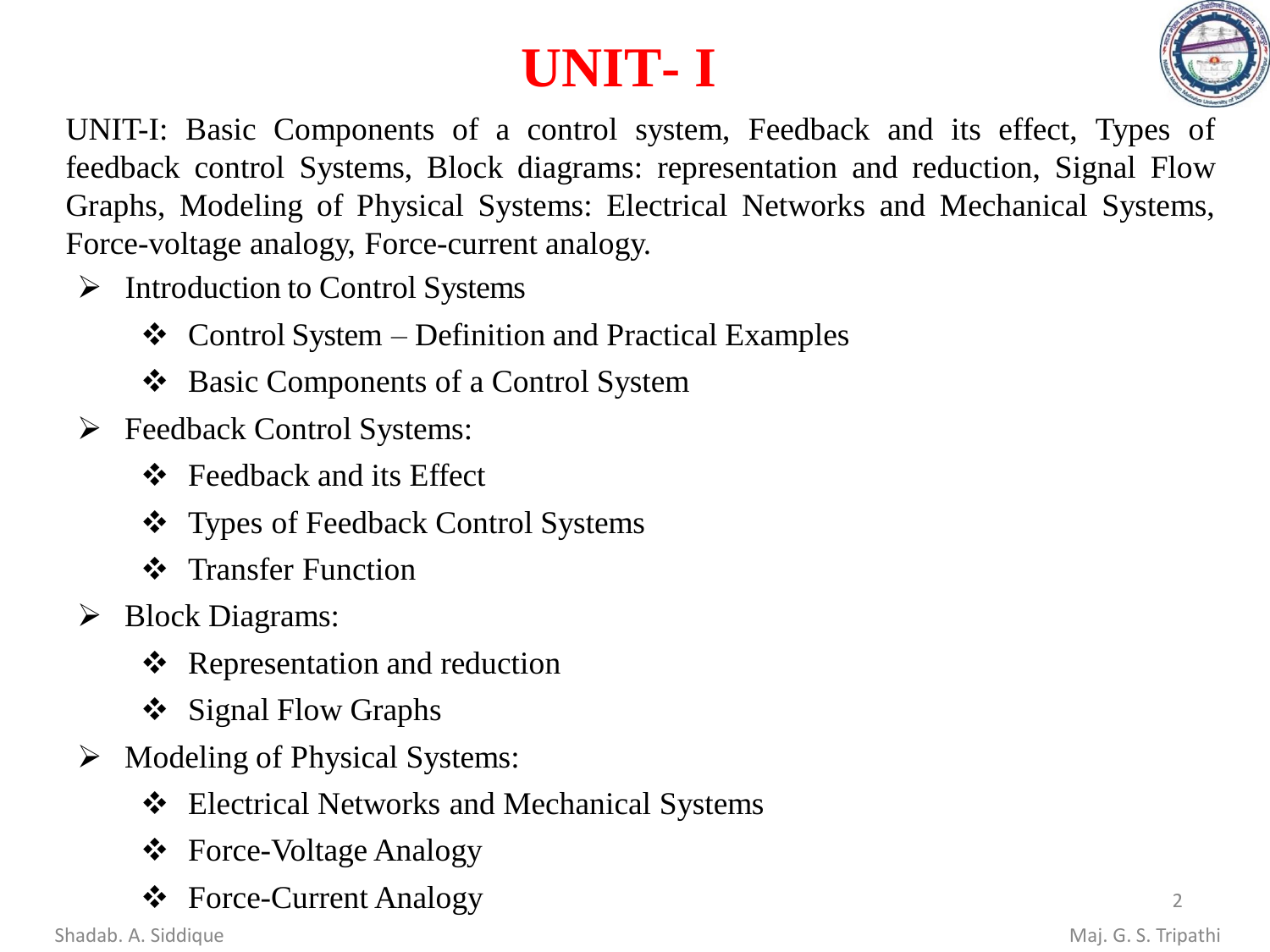

### Course Assessment methods:

Continuous assessment through tutorials, attendance, home assignments, quizzes, practical work, record, viva voce and Three Minor tests and One Major Theory & Practical Examination

#### Course Outcomes:

The students are expected to be able to demonstrate the following knowledge, skills and attitudes after completing this course,

 $\checkmark$  Describe the response characteristic and differentiate between the open loop and closed loop of a control system.

3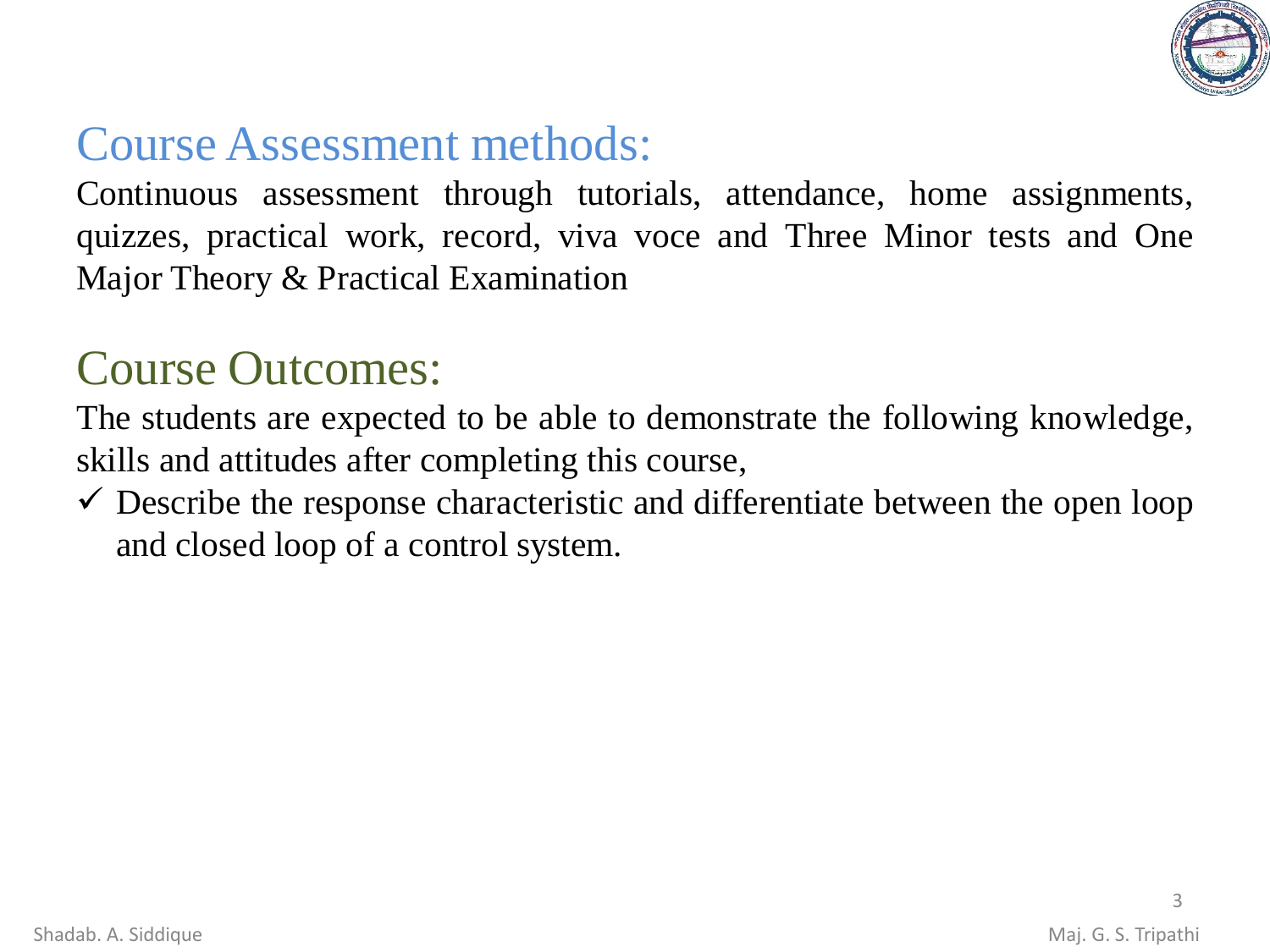

## **UNIT- I**

- ➢ Introduction to Control Systems
	- ❖ Control System Definition and Practical Examples
	- ❖ Basic Components of a Control System
- ➢ Feedback Control Systems:
	- **❖** Feedback and its Effect
	- ❖ Types of Feedback Control Systems
	- **❖** Transfer Function
- ➢ Block Diagrams:
	- **❖ Representation and reduction**
	- ❖ Signal Flow Graphs
- ➢ Modeling of Physical Systems:
	- ❖ Electrical Networks and Mechanical Systems
	- ❖ Force-Voltage Analogy
	- ❖ Force-Current Analogy <sup>4</sup>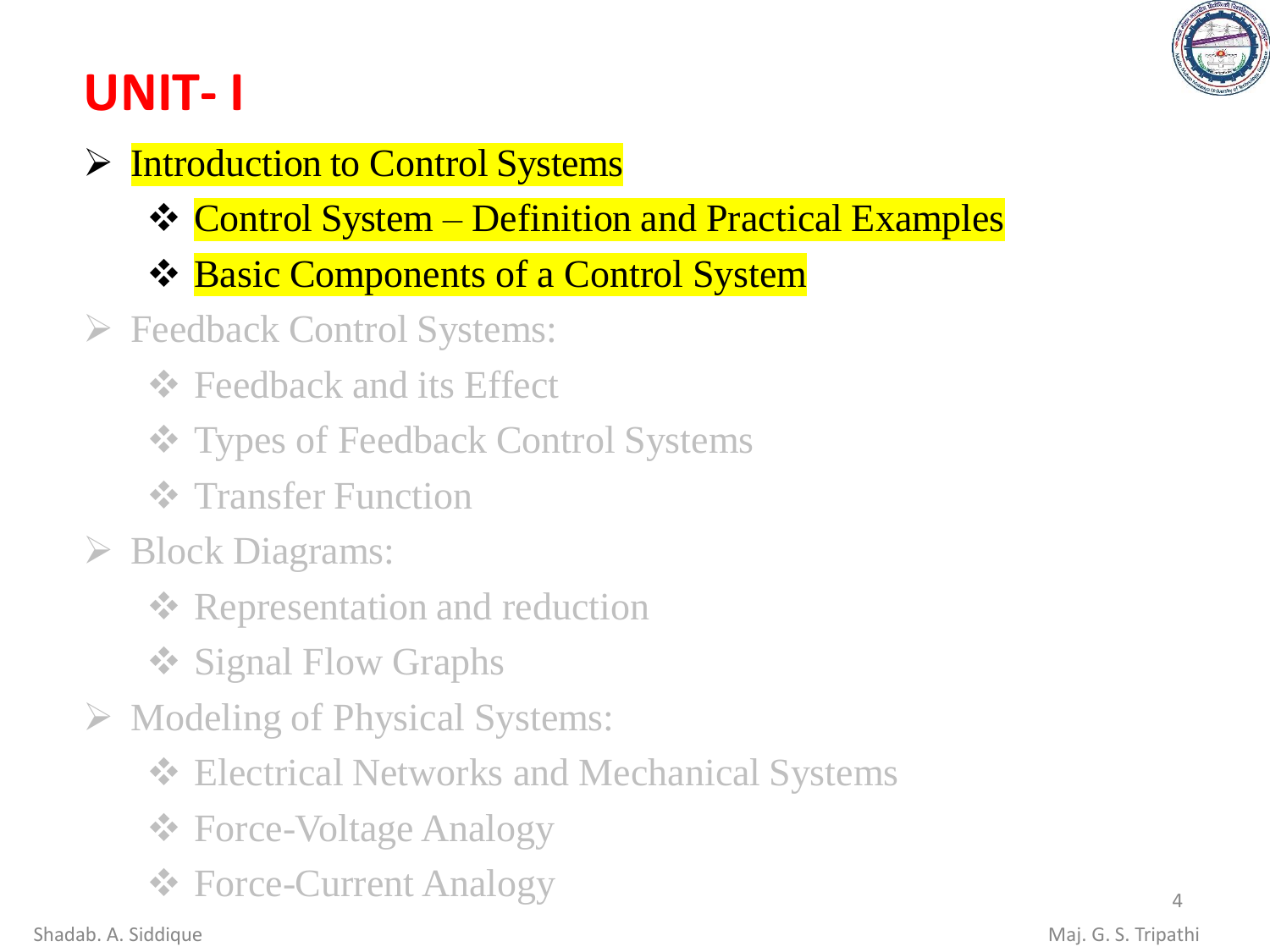

# **Input** Input

#### **Output**



- ➢ The stimulus or excitation applied to a control system from an external source in order to produce the output is called input
- $\triangleright$  The actual response obtained from a system is called as output.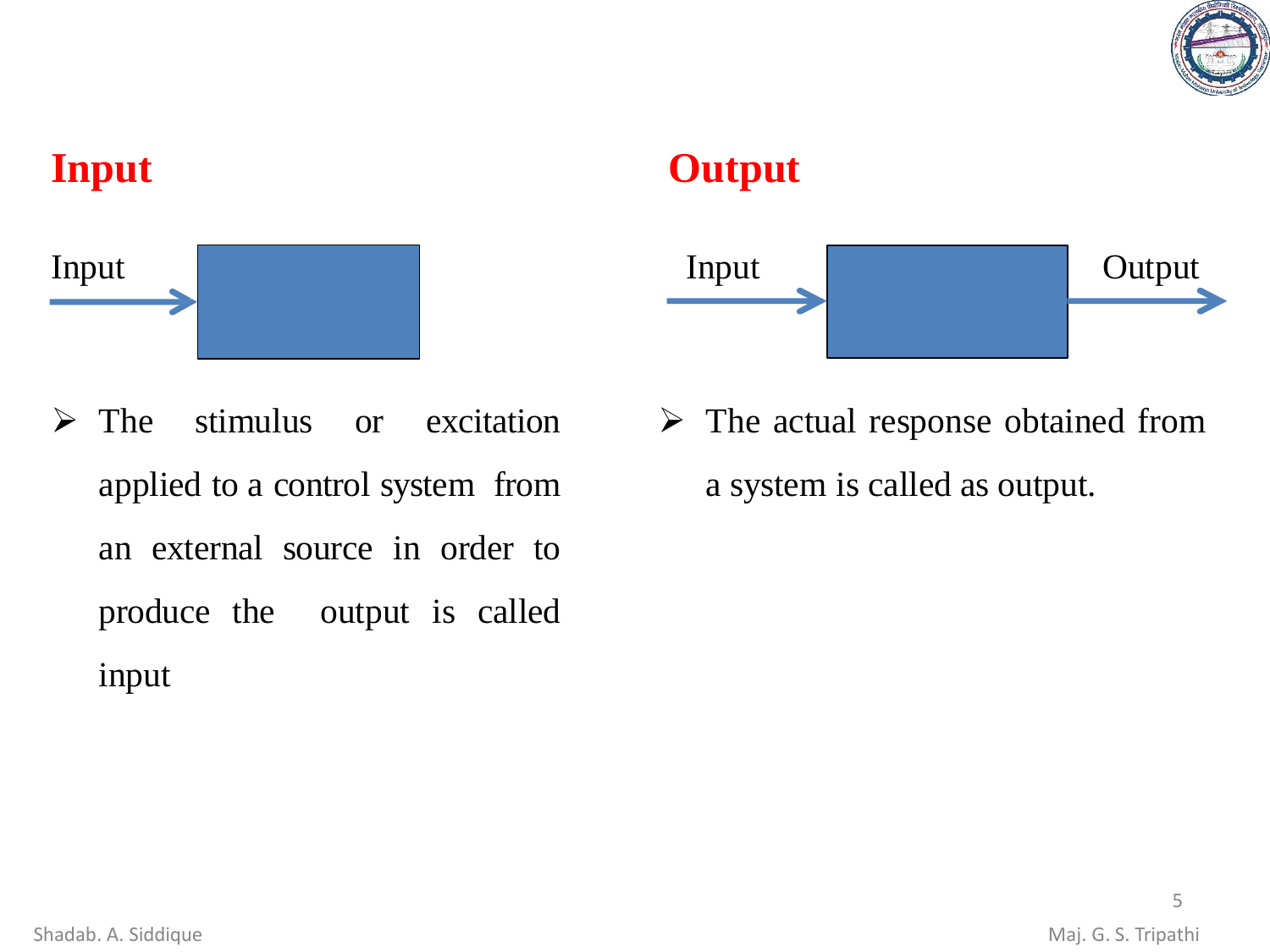#### **Control**

 $\triangleright$  It means to regulate, direct or command a system so that the desired objective is attained



➢ It is a combination or arrangement of different physical components connected or related in such a manner so as to form an entire unit to attain a certain objective.

**Combining above definitions**

**System + Control = Control System**

#### **Control System:**

Input Desired Control System  $\rightarrow$  Output

➢ A control system is an arrangement of different physical elements connected in such a manner so as to regulate, direct, command itself or some other system to achieve a certain objective.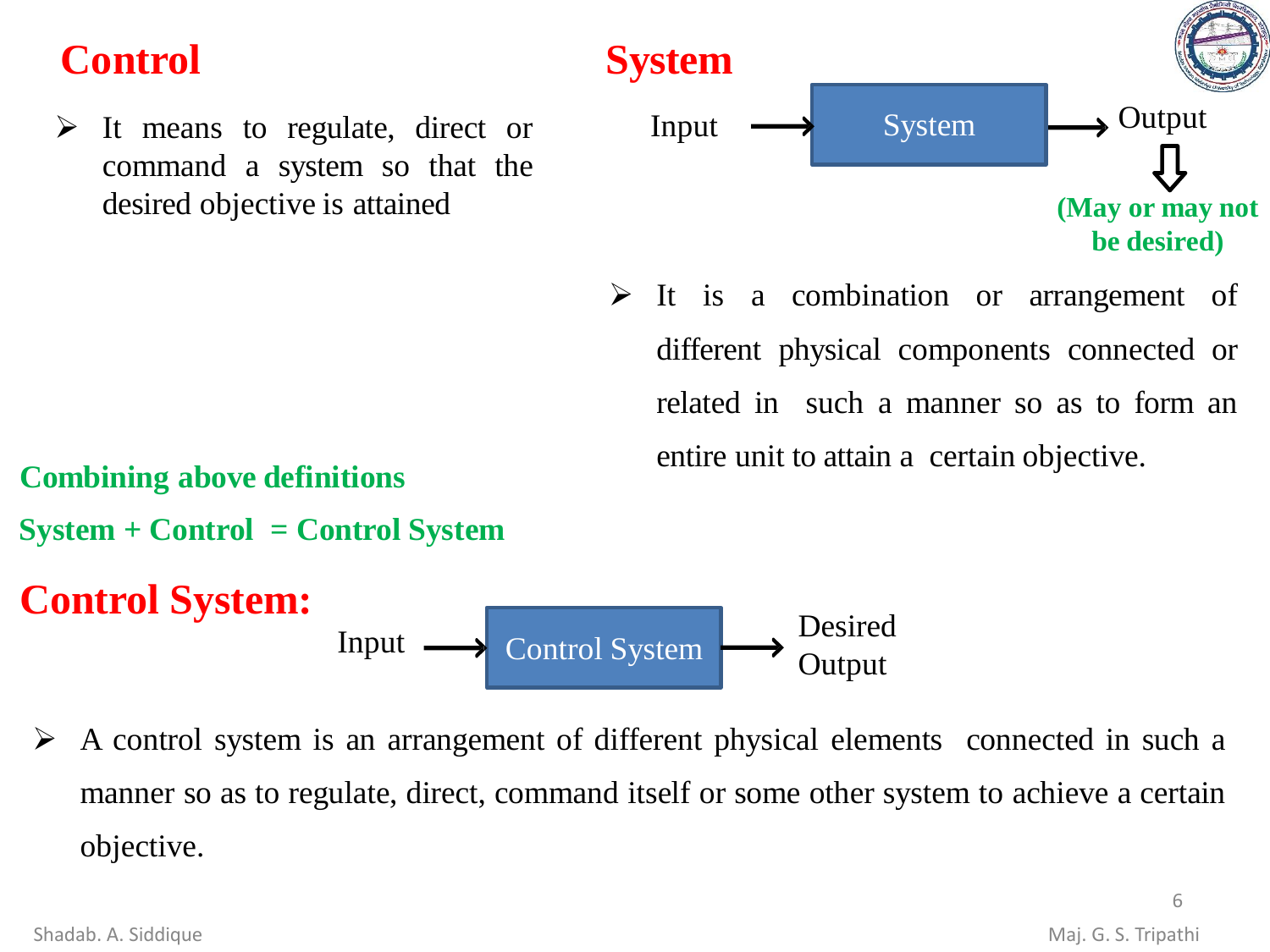#### **Difference between System and Control System**





➢ **A Fan: Can't Say System:** A Fan without blades cannot be a "SYSTEM" Because it cannot provide a **desired/proper** output. **i.e. airflow**

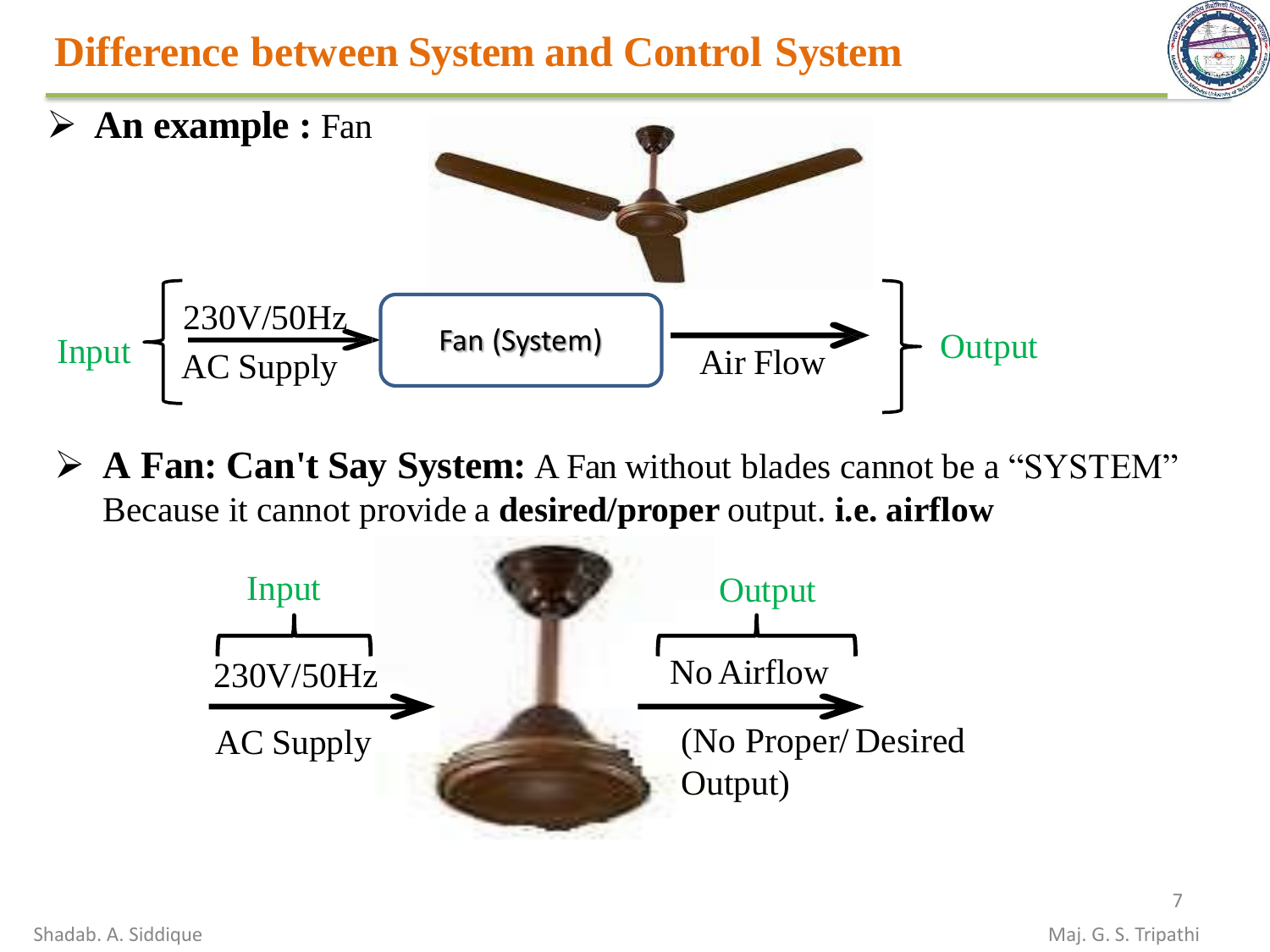#### **A Fan: Can be a System**



- ➢ A Fan with blades but without regulator can be a "SYSTEM" Because it can provide a **proper output**. i.e. airflow
- ➢ But it cannot be a "Control System" Because it cannot provide desired output i.e. controlled airflow



#### **A Fan: Can be a Control System**

➢ A Fan with blades and with regulator can be a "CONTROL SYSTEM" Because it can provide a **Desired output**. i.e. Controlled airflow